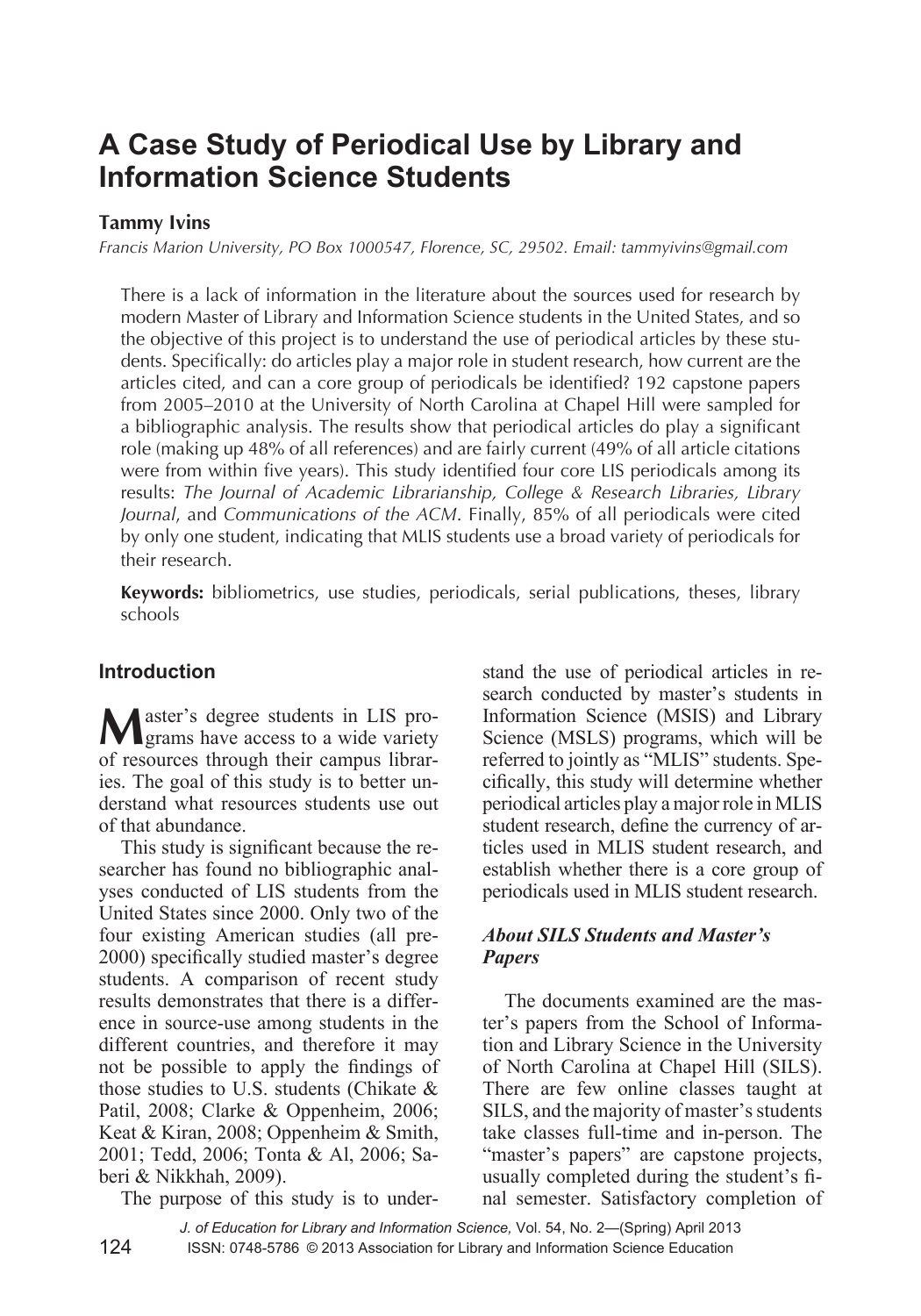the paper is a graduation requirement for both an Information (MSIS) and Library (MSLS) Science master's degree. For purposes of this study, SILS provided unique access to an entire MLIS student population because all students are required to complete capstone papers.

# **Existing Literature**

The author was able to identify 13 bibliographic analyses of LIS student work from 1976 and 2008, but the nine studies conducted since 2000 were all from LIS schools outside the United States. These countries are India (Chikate & Patil, 2008), Malaysia (Keat & Kiran, 2008), Turkey (Tonta & Al, 2006), Iran (Saberi & Nikkhah, 2009; Riahinia, 2010), and the U.K. (Clarke & Oppenheim, 2006; Oppenheim & Smith, 2001; Tedd, 2006).

#### *Existing Studies From the United States*

Out of the four early studies conducted in the United States, only two examined master's (rather than doctoral) students. In 1976, LaBorie and Halperin conducted a bibliographic analysis of doctoral LIS student work at Drexel University, but due to its age, this article has limited modern applicability. In 1991, Hoy and Hale studied MLIS student work at Emporia State University to determine sources used by on-campus versus off-campus MLIS students and as a result is limited in scope and applicability. Glynn (1995) conducted a MLIS student bibliographic analysis for her dissertation at Central Missouri State University, and her detailed methodology was very helpful in the design of this research project. Most recently, Buttlar (1999) conducted a bibliographic analysis of doctoral LIS students.

### *Role of Periodical Articles in MLIS Student Research*

Prior to 2001, books were consistently cited more often than periodicals in LIS student research (Buttlar, 1999, pp. 235–6; Glynn, 1995, p. 19; LaBorie & Halperin, 1976; Oppenheim & Smith, 2001, p. 303). The trend of books being cited more frequently than articles continued into the 21st century in the United Kingdom, where Clarke and Oppenheim noted that only 35% of references were to articles (2006, pp. 11, 19), and Tedd found that periodicals made up 30% of the references (2006, p. 5). Meanwhile in Iran, Saberi and Nikkhah also found that books were the most commonly cited source (Saberi & Nikkhah, 2009, abstract).

Only three of the identified studies show articles being cited more often than books. In Turkey, Tonta and Al (2006) found that 52% of MLIS student references were to articles. In 2008, Keat and Kiran of Malaysia and Chikate and Patil of India found that just under half of the LIS student references were to articles (Keat & Kiran, p. 5; Chikate & Patil, Table 1). Riahinia's Iranian study found that articles were cited more often than books (2010, p. 51). Riahinia's study examined Iranian MLIS students while Saberi and Nikkhah (2009) studied Iranian doctoral students; the difference in the sample populations may explain why these two contemporary and geographically similar studies each found different results.

### *Currency of Articles Used in MLIS Student Research*

In a large cross-disciplinary student bibliographic analysis, Kushkowski, Parsons and Wiese found that the median age of all citations was eight years (2003, p. 10), indicating that more recent articles are the most heavily used. LIS-specific bibliographic analyses in the U.K. have supported Kushkowski et al.'s finding: in 2001 Oppenheim and Smith found that 62% of all LIS student citations were  $\leq 5$  years (p. 7). Five years later, Clarke and Oppenheim found that 56% of article citations were  $\leq$  4 years old (2006, p. 11).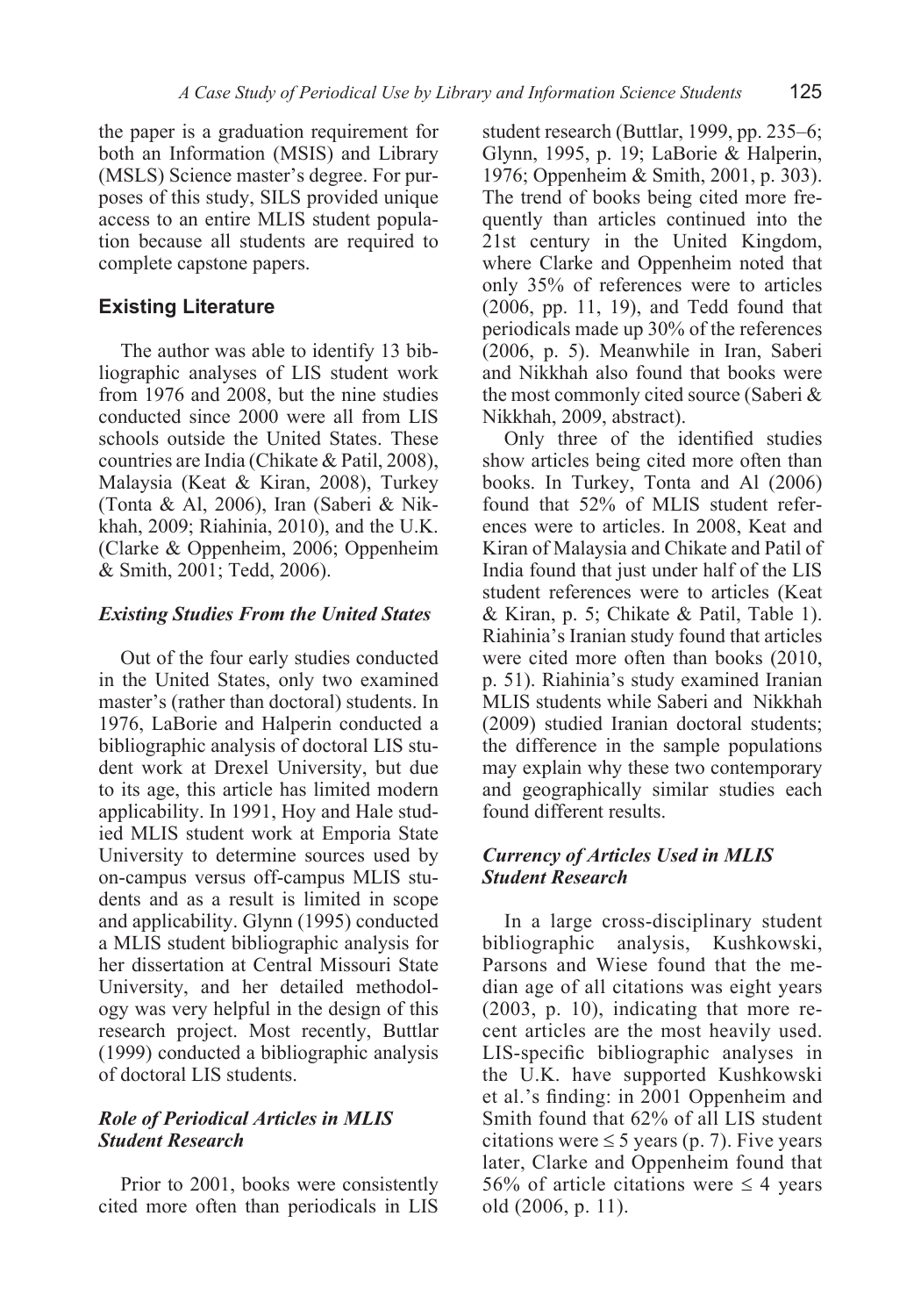#### *Core Periodicals Used in MLIS Student Research*

Except for Hoy and Hale (1991), who did not collect this data, all of the bibliographic analyses of LIS student work have found a core group of periodicals that provide the majority of periodical references. Additionally, many of the existing studies found that the majority of periodicals were cited rarely (Buttlar, 1999, p. 236; Glynn, 1995, p. abstract; Goldstein, 1977, p. 1; Keat & Kiran, 2008, p. 10; Oppenheim & Smith, 2001, p. 7; Tedd, 2006, p. 7; Tonta & Al, 2006, pp. 7–8).

Among the US LIS student bibliographic analyses (all pre-2000), the most commonly referenced periodical is *Library Journal* (Glynn, 1995, p. 31; Goldstein,1977, p. 1). The only exception is Buttlar's study of doctoral students; she found that *College & Research Libraries* and the *Journal of the American Society for Information Science* were tied as the most commonly cited periodicals at 2.99% each, while *Library Trends* was a close second at 2.74% (Buttlar, 1999, p. 236). In Turkey, the top five most commonly referenced periodicals among LIS students were the *Journal of Turkish Librarianship, Resmi Gazette, College & Research Libraries, Library Trends,* and *Library Journal* (Tonta & Al, 2006, p. 9). In the United Kingdom, Tedd found that the top four referenced periodicals among LIS students were the *Library and Information Update, Library Management, Library Trends,* and *Library Review* (Tedd, 2006, p. 7). In Iran, the most commonly cited English periodical was *College and Research Libraries*, though the Farsilanguage periodical *Information Studies*  received almost twice as many citations (Saberi & Nikkhah, 2009). In India, the most cited periodicals were *College and Research Libraries, Scientometrics,* and the *Journal of the American Society for Information Science* (Chikate & Patil, 2008, Table 2).

#### **Methodology**

#### *Bibliographic Analysis*

This study uses a bibliographic analysis to study and identify sources cited in a set of document bibliographies. The researcher considered other methodologies such as surveys, interviews, and observation of student research. However, these other data collection techniques introduced new threats to validity such as incomplete recall of sources used and the desire to provide correct answers to the researcher (Creswell, 2009, pp. 179-180). The non-intrusive method of bibliographic analysis provides well-thought-out student data free from influence by the researcher. Therefore, bibliographic analysis is the methodology that poses the least risk to validity.

#### *Data Source*

Many of the analyses discussed in the literature review used capstone projects (such as theses or dissertations) because of the advantages over other written assignments. The first advantage is consistency across a larger population, since the research is not limited to the small sample size of a single academic course nor has to contend with differing writing requirements across various courses. The other advantage is that as the final application of a student's accumulated training, the capstone paper will have the MLIS student's most developed bibliography. Therefore, this study also chose to analyze LIS capstone papers.

#### *Sample*

*Sample frame.* All of the LIS student bibliographic analyses discussed in the literature review used research papers available at the students' own institutions, and this researcher similarly chose to study at her own institution: the School of Information and Library Science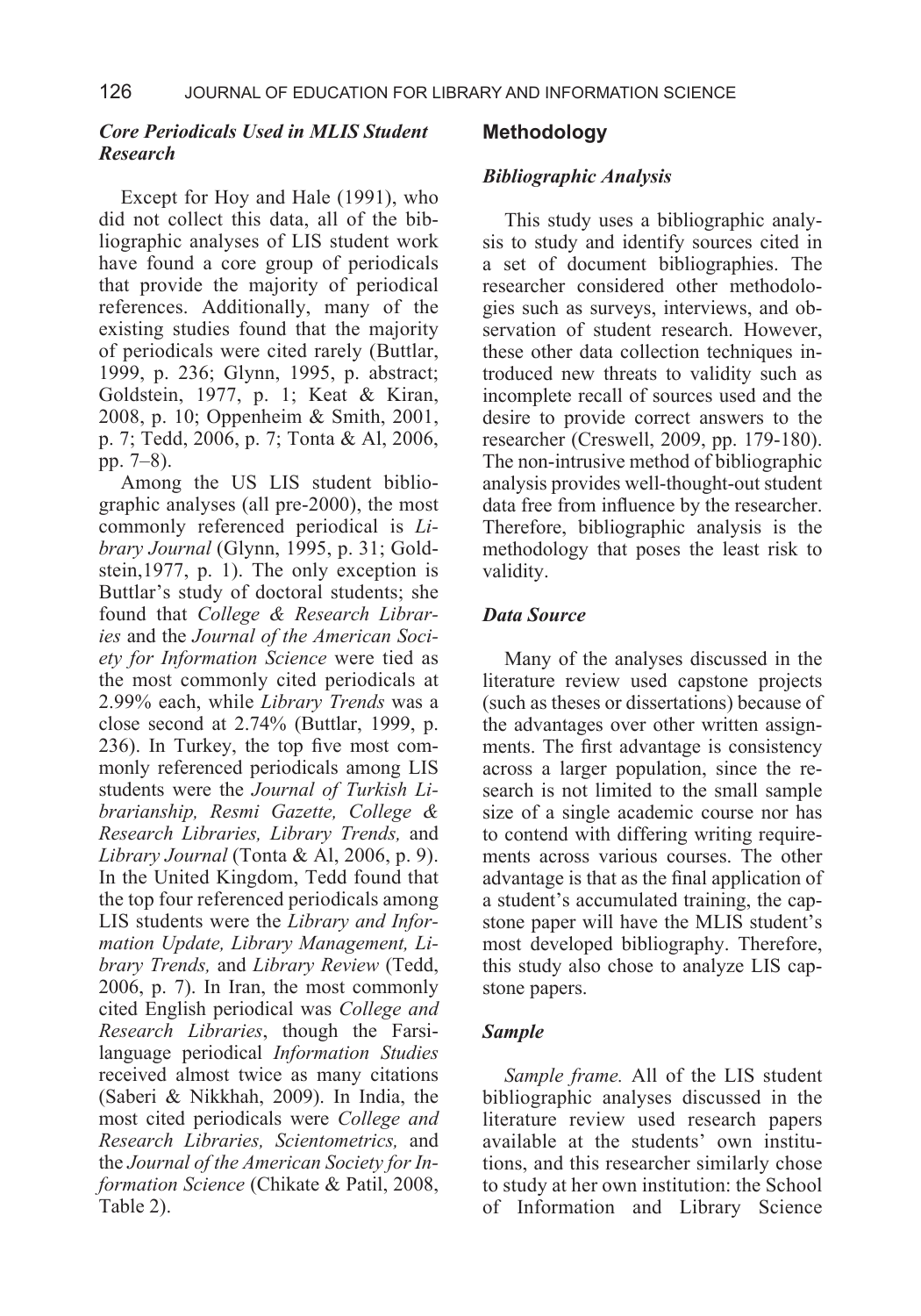(SILS) of UNC-Chapel Hill. Five years is the most common time period among the bibliographic analyses in the literature review (Clarke & Oppenheim, 2006; Keat & Kiran, 2008; Tedd, 2006), so the author chose a five-year sample frame from June 2005- May 2010. This frame included 557 papers.

*Sampling method.* This study used stratified sampling by year, a method used in several existing studies. For purposes of this study, a year is defined as an academic year between August and May. The researcher further stratified the samples into library science and information science authors. Three of the master's papers collected were written by students with dual library/information master's degrees, and these were included in both strata. An approximately 30% sample was created from each master's paper strata for a total of 192 papers (Wildemuth, 2009, p. 121–3). Because of the size of the collection, systematic rather than random sampling was used. Using a random number generator to choose a number between one and five for each year sampled, the researcher began with that number and sampled every third paper after (Wildemuth, 2009, p. 118).

#### *Study Procedures*

*Data collection.* This study used the structured record review method of data collection (Creswell, 2008, p. 146). After being assigned an identifier, each sampled bibliography was analyzed, and the results were entered into Microsoft Access tables. The researcher only collected data from the paper's formal bibliography or works cited list. Some papers also included appendixes

(such as "related work"), but citations in these appendices were not analyzed.

The scope of this research included articles from popular, scholarly, print, and electronic periodicals. Articles from electronic periodicals and edited blogs were included, but items published on personal blogs (blogs hosted by the article's author) were not. Table 1 presents the yearly number of items counted for this study.

Unclear or incorrect citations were handled as follows. Abbreviated journal names in references were expanded. Typos were corrected when the intended journal was completely clear, but otherwise the periodical name was recorded in its original state. When a citation did not include a date, the researcher attempted to date the article by the volume (Clarke & Oppenheim, 2006, p. 11; Glynn, 1995, p. 16).

*Data analysis.* Table 2 outlines the research questions and the measures by which the data were analyzed. The data analysis for this study was fairly straightforward and unambiguous because the content is manifest rather than latent. The collected bibliographies had between zero and 144 references each, but the width of the range was caused by only a few outlying papers. Because of these outliers, the median (rather than the average) was used to calculate all percentages presented in the results (Wildemuth, 2009).

In this study, "current" was defined as published within five years. In 1996, Mete and Deshmukh found that the halflife of LIS periodicals was eight years (a "half-life" being defined the median age of references to the periodical). However, the half-life and relevancy of periodical

| Table 1. Number of Bibliographies Sampled, Individual References, and |
|-----------------------------------------------------------------------|
| References to Periodicals.                                            |

|                       | $2005 - 6$ | $2006 - 7$ | $2007 - 8$ | $2008 - 9$ | $2009 - 10$ |
|-----------------------|------------|------------|------------|------------|-------------|
| <b>Bibliographies</b> | 36         | 37         | 41         | 37         | 41          |
| References            | 869        | 1.007      | 1,174      | 963        | 1,454       |
| Periodical references | 439        | 541        | 468        | 563        | 706         |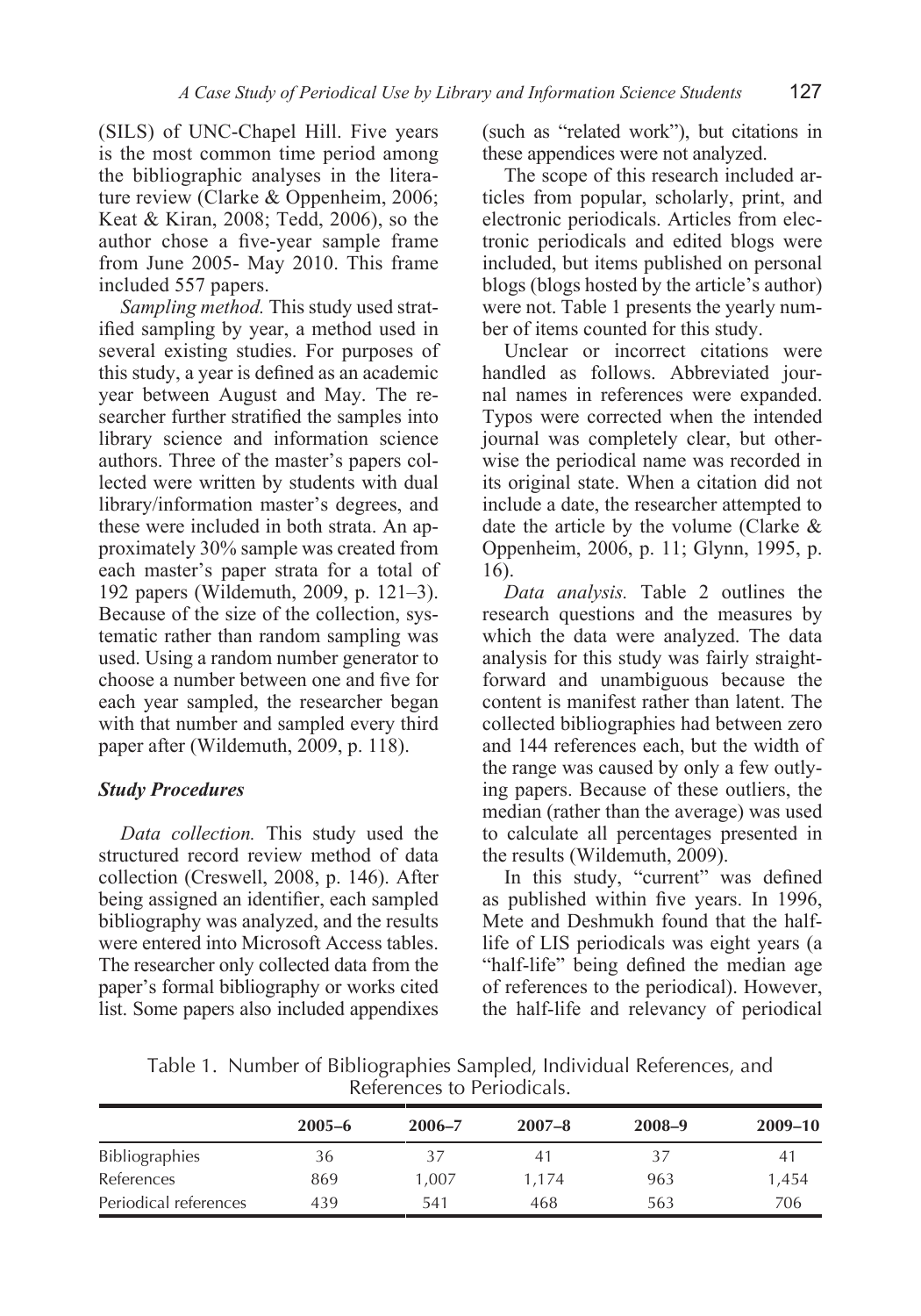|           | Research Question Do articles play a major<br>role in MSIS or MSLS stu-<br>dent research? | used in MLIS student<br>research?                           | How current are articles Can a core group of peri-<br>odicals used in MLIS student<br>research be identified? |
|-----------|-------------------------------------------------------------------------------------------|-------------------------------------------------------------|---------------------------------------------------------------------------------------------------------------|
| Measure A | What percentage of refer-<br>ences are articles?                                          | What percentage of<br>articles are 5 or fewer<br>years old? | What periodicals are cited<br>by the most papers?                                                             |
| Measure B | How many periodical<br>sources do students use?                                           | n/a                                                         | What periodicals receive<br>the highest number of total<br>citations?                                         |

Table 2. Research Questions and Associated Measures.

articles may be shrinking, especially for articles using web content as sources. This is illustrated by a recent study of information science articles, which found a halflife of only five years for hyperlinks to remain active (Goh & Ng, 2007). Therefore, this study chose to define "current" as five years. In this study, the term "core" was defined as the most commonly cited journals, even though those results may not match Bradford's Law and the statistical definition of "core."

#### **Results**

#### *Role*

The first research question was "do articles play a major role in MLIS student research?" Table 3 displays the median number of different periodicals cited in each student bibliography, and the median percentage of references to articles in each bibliography.

Articles from periodicals made up 48% of the total collected citations, with an 11% variance over the five years studied. This is a larger percentage of articles than was found by any of the United States or United Kingdom studies discussed in the literature review. The median number of different periodical titles used by each student is nine titles, indicating that students do use multiple periodical sources.

#### *Currency*

The next research question was "how current are articles used in MLIS student research?" Table 4 shows the median percentage of current articles. For this paper, current was defined as five or fewer years old at the time of reference.

A median of 49% of the collected periodical citations were current. This is a lesser percentage than was found in the two recent LIS student bibliography analysis from the United Kingdom (Oppenheim & Smith, 2001; Clarke & Oppenheim, 2006). Therefore, periodical articles used in LIS student research do likely have a half-life of longer than five years.

In this study, the last year studied showed the lowest percentage of current articles used. A topical analysis could reveal whether this is based on an increased popularity in historical subjects, while a study of the 2010–11 master's papers could tell us whether reduced usage of current articles is a continuing trend.

Table 3. Median Number of Periodical Titles Used and Percentage of References that are Periodical Articles.

|                                                                                      |  |                            |        | 2005-6 2006-7 2007-8 2008-9 2009-10 |
|--------------------------------------------------------------------------------------|--|----------------------------|--------|-------------------------------------|
| Median number of periodical titles                                                   |  | $\mathbf{11}$ $\mathbf{8}$ | $\Box$ |                                     |
| Percentage of references that are periodical articles 46.1% 52.78% 40.4% 56.8% 47.5% |  |                            |        |                                     |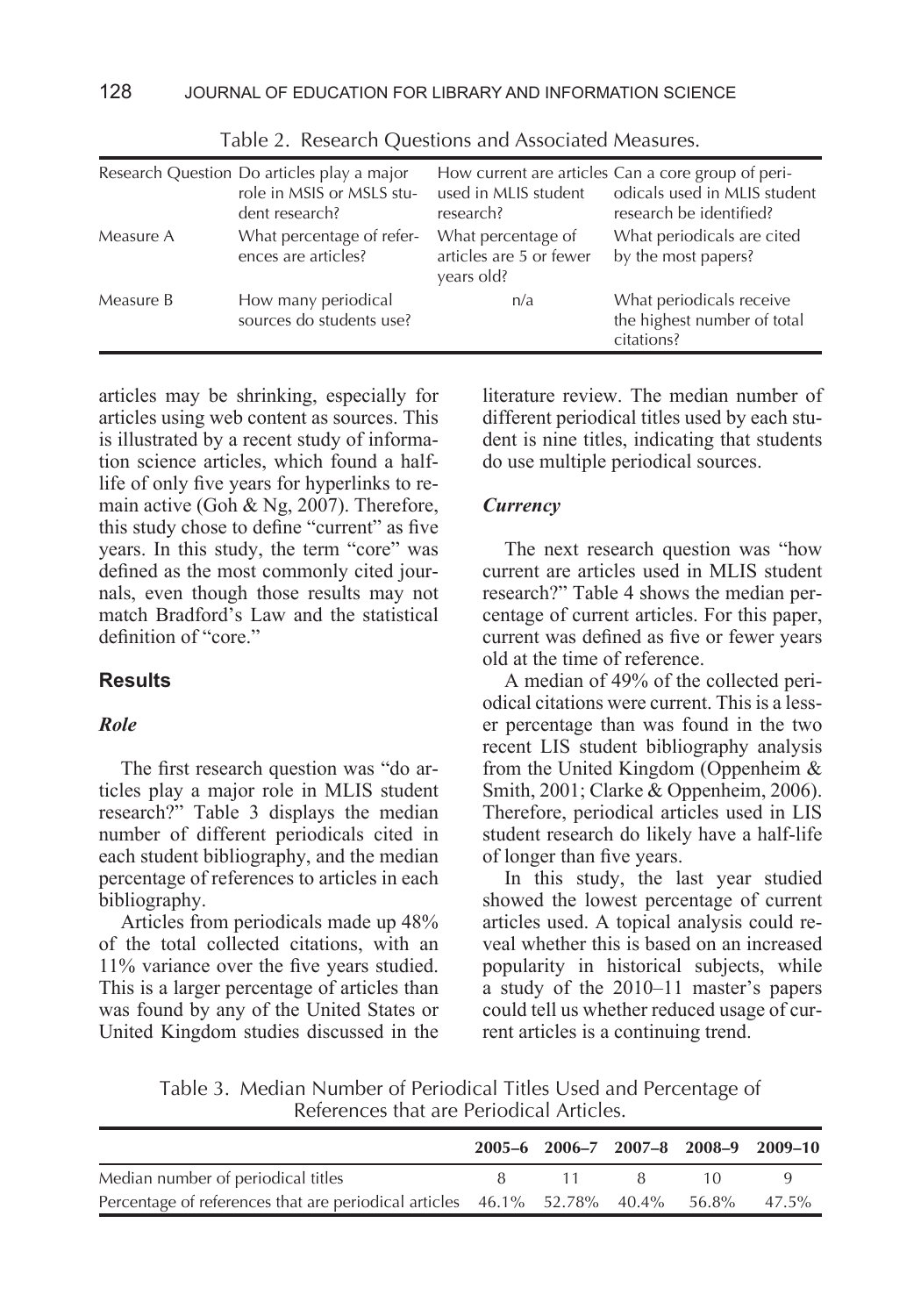| Table 4. Percentage of Cited<br>Articles that are Current<br>(published within 5 years). | Table 5. Periodicals Used by<br>Only One Author: % of Cited<br>Periodical Titles. |
|------------------------------------------------------------------------------------------|-----------------------------------------------------------------------------------|
| 2005-6 2006-7 2007-8 2008-9 2009-10                                                      | 2005-6 2006-7 2007-8 2008-9 2009-10                                               |
| 48.78% 47.46% 72.73% 61.11% 39.58%                                                       | 87.8% 85.2% 85.5% 84.1%<br>80%                                                    |

#### *Core Journals*

The final research question was "can a core group of periodicals used in MLIS student research be identified?" This study has identified four core LIS periodicals among its results: *The Journal of Academic Librarianship, College & Research Libraries, Library Journal,* and *Communi-*

*cations of the ACM*. These four periodicals not only claimed a large percentage of total references, but they were also used by a large number of individual authors.

Though these four periodicals were identified as the most commonly used, 85% of all periodicals were cited by only one student (Table 5). This makes it difficult to establish a longer list of core periodicals.

|  |                                       |  | Table 6. Library Science. Periodicals with the Most Individual Citations, Starting |  |
|--|---------------------------------------|--|------------------------------------------------------------------------------------|--|
|  | with the Most Cited: % of References. |  |                                                                                    |  |

| $2005 - 6$                                                 | $2006 - 7$                                               | $2007 - 8$                                                      | 2008-9                                                          | 2009-10                                                | <b>Cumulative</b>                                          |
|------------------------------------------------------------|----------------------------------------------------------|-----------------------------------------------------------------|-----------------------------------------------------------------|--------------------------------------------------------|------------------------------------------------------------|
| Library Journal<br>$(6.09\%)$                              | Journal of<br>Academic<br>Librarianship,<br>The (11.37%) | <b>APLIS</b><br>$(7.39\%)$                                      | lournal of<br>Academic<br>Librarianship,<br>The $(4.07\%)$      | American<br>Archivist, The<br>$(3.78\%)$               | lournal of<br>Academic<br>Librarianship,<br>The $(22.16%)$ |
| American<br>Libraries $(4.06\%)$                           | Library Journal<br>$(6.4\%)$                             | Library Journal<br>$(3.46\%)$                                   | College &<br>Research<br>Libraries<br>$(3.31\%)$                | Journal of<br>Academic<br>Librarianship,<br>The        | Library Journal<br>$(3.95\%)$                              |
| College &<br>Research<br>Libraries<br>$(3.77\%)$           | College &<br>Research<br>Libraries<br>$(4.03\%)$         | College and<br>Research<br>Libraries<br><b>Public Libraries</b> | Reference<br>Services<br>Review<br>$(3.05\%)$                   | Journal of<br>Academic<br>Librarianship,<br>The        | Library Journal<br>$(15.95\%)$                             |
|                                                            |                                                          |                                                                 |                                                                 | College &<br>Research<br>Libraries<br>$(tie - 3.24\%)$ |                                                            |
| Journal of<br>Academic<br>Librarianship,<br>The $(3.48\%)$ | Art Digest<br>$(3.32\%)$                                 | American<br>Libraries<br>Library<br>Resources                   | School Library<br>Journal<br>Journal of tthe<br>Medical Library | Science &<br>Technology<br>Libraries $(2.70\%)$        | APLIS (7.39%)                                              |
| Library Trends                                             | <b>Art Libraries</b>                                     | & Technical                                                     | Association                                                     | Library Trends                                         | American                                                   |
| Journal of<br>Internet<br>Cataloging                       | lournal<br>$(2.661\%)$                                   | Services<br>Library<br>Quarterly                                | $(tie - 2.8\%)$                                                 | $(2.34\%)$                                             | Libraries<br>$(6.14\%)$                                    |
| School Library<br>Journal<br>$(tie - 2.32\%)$              |                                                          | $(tie - 2.08%)$                                                 |                                                                 |                                                        |                                                            |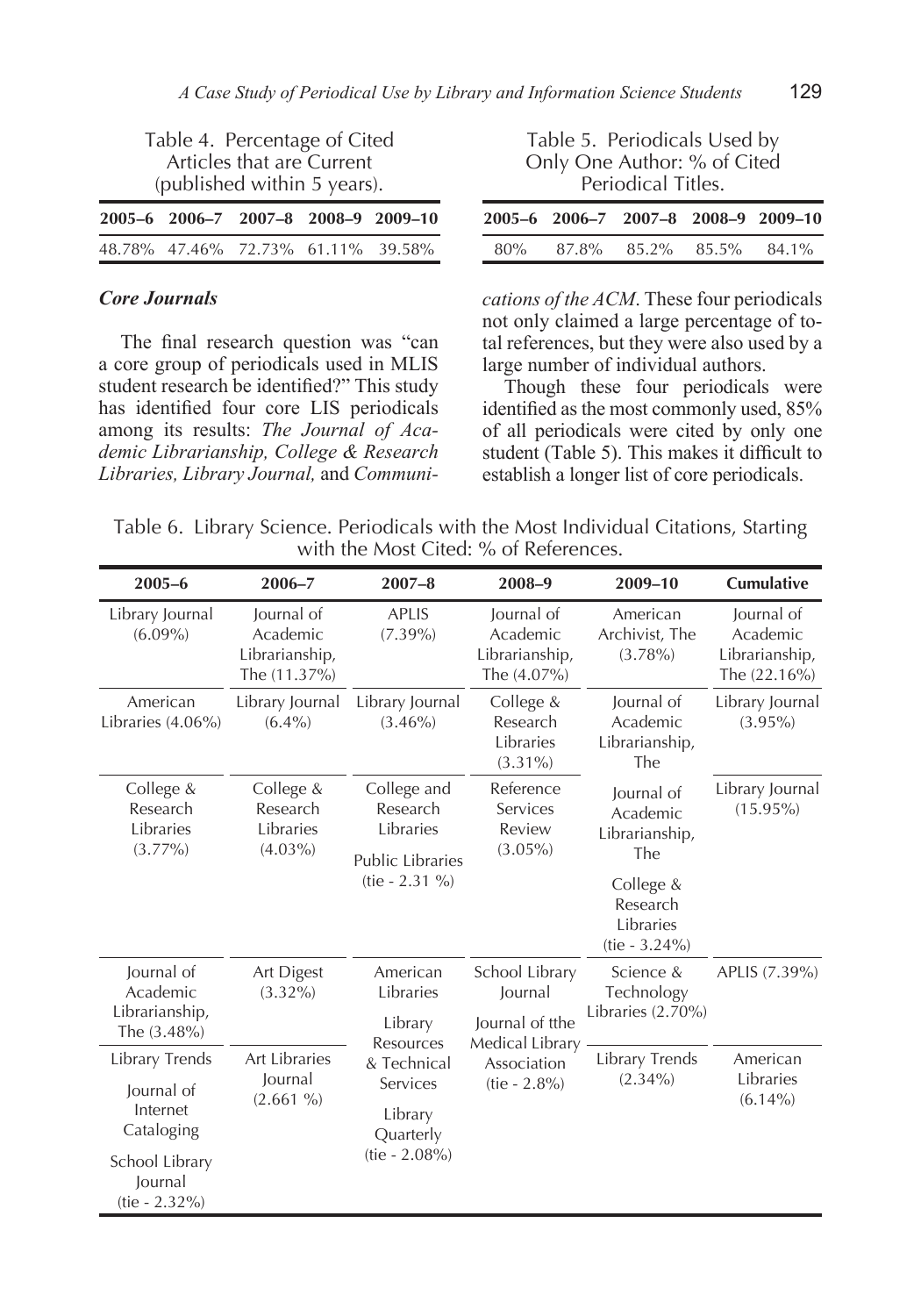| $2005 - 6$                                                                                                                    | $2006 - 7$                                                                                                              | $2007 - 8$                                                                                                                                   | $2008 - 9$                                                         | 2009-10                                                            | Cumulative                                                                                                                                                        |
|-------------------------------------------------------------------------------------------------------------------------------|-------------------------------------------------------------------------------------------------------------------------|----------------------------------------------------------------------------------------------------------------------------------------------|--------------------------------------------------------------------|--------------------------------------------------------------------|-------------------------------------------------------------------------------------------------------------------------------------------------------------------|
| of the ACM<br>$(5.75\%)$                                                                                                      | Communications Communications Communications<br>of the ACM<br>$(2.90\%)$                                                | of the ACM<br>$(8.75\%)$                                                                                                                     | New York<br>Times, The<br>$(5.48\%)$                               | Journal of<br>Nursing<br>Administration<br>$(14.07\%)$             | Communications<br>of the ACM<br>$(17.4\%)$                                                                                                                        |
| Requirements<br>Engineering<br>$(2.87\%)$                                                                                     | Library Trends<br>Journal of<br>the American<br>Society for<br>Information                                              | Ariadne<br>D-Lib Magazine<br>$(tie - 5%)$                                                                                                    | Journal of<br>the American<br>Medical<br>Association<br>$(4.11\%)$ | Computers in<br><b>Nursing</b><br>$(3.52\%)$                       |                                                                                                                                                                   |
| lournal of the<br>American Society<br>for Information<br>Science and<br>Technology<br>$(2.3\%)$                               | Science and<br>Technology<br>Chronicle of<br>Higher Education                                                           |                                                                                                                                              | Pediatrics<br>American<br>Libraries<br>(tie $3.42\%$ )             | Genetics in<br>Medicine<br>$(3.02\%)$                              |                                                                                                                                                                   |
| Applied<br>Cognitive<br>Psychology<br>International<br>Journal of<br>Human-<br>Computer<br><b>Studies</b><br>$(tie - 1.72\%)$ | Pediatrics<br>Information<br>Information<br>Processing &<br>Management<br><b>SIGMIS Data</b><br>Base<br>$(tie - 2.17%)$ | International<br>Journal of<br>Human-<br><b>Computer Studies</b><br>Interacting with<br>Computers<br>Games and<br>Culture<br>$(tie - 3.75%)$ | Library<br>Journal<br>$(2.74\%)$                                   | New York<br>Times, The<br>Nursing<br>Economics<br>$(tie - 2.51\%)$ | International<br>Journal of<br>Human-<br>Computer<br><b>Studies</b><br>$(tie - 5.47%)$<br>lournal of<br>the American<br>Society for<br>Information<br>Science and |
|                                                                                                                               |                                                                                                                         |                                                                                                                                              |                                                                    |                                                                    | Technology<br>$(4.47\%)$                                                                                                                                          |

Table 7. Information Science. Periodicals with the Most Individual Citations, Starting with the Most Cited: % of References.

Tables 6 and 7 outline the top ten most commonly cited periodicals by library science (LS) versus information science (IS) students. Tables 8 and 9 outline what periodicals were cited by the most papers regardless of how many times they were cited in each bibliography. When these two analyses are compared, there are many differences between the most commonly cited periodicals and periodicals used by the most individuals. This indicates that individual authors must cite multiple times from the same periodical, delving deeply into its content.

From 2005–2008, *Communications of the ACM* stands out as both the most commonly and often used periodical by IS

students. Further analysis and research is needed to determine why use of this journal has seemingly dropped off in the past two years and to explain other fluctuations among the most cited periodicals. One possible explanation might be shifting trends in paper topics.

The researcher also compared our most commonly cited periodicals with the results of the existing LIS student bibliographic analyses. This study's cumulative results do include all three of the most referenced periodicals that were identified by the existing United States LIS student bibliographic analyses: *Library Journal, College & Research Libraries,* and *Journal of the American Society for Information Science and*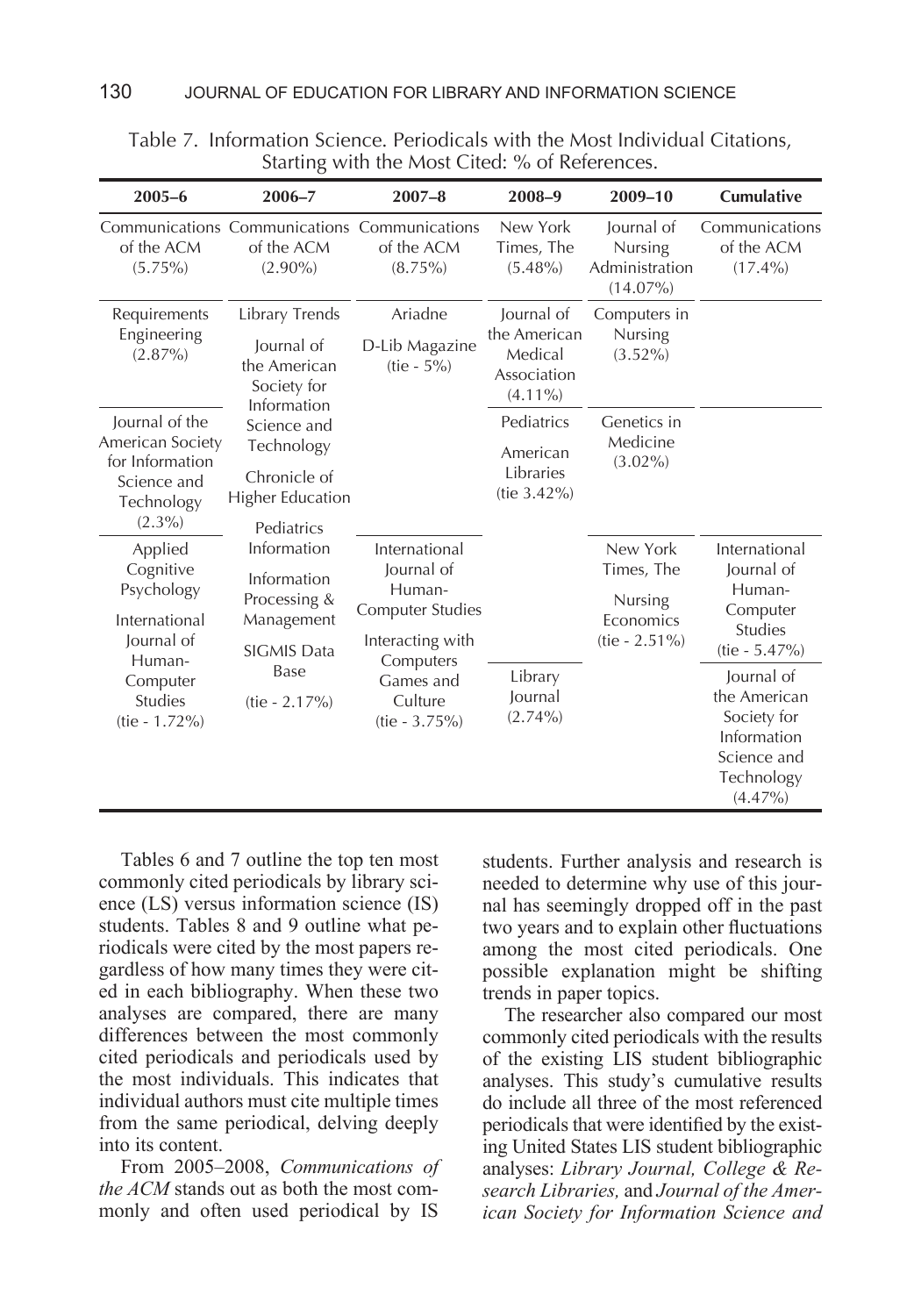*Technology* (Buttlar, 1999, p. 236; Glynn, 1995, p. 31; Goldstein, 1977, p. 1).

Two periodicals from this study's cumulative results (*College & Research Libraries and Library Journal*) are found among the five most commonly referenced periodicals in Turkey (Tonta & Al, 2006, p. 9). Iran's most commonly referenced English periodical was *College and Research Libraries*, which appears in this study's cumulative results (Saberi & Nikkhah, 2009). Two of the three most referenced periodicals from India are found in this study's cumulative results: *College and Research Libraries and the Journal of the American Society for Information Science and Technology* (Chikate & Patil,

2008, Table 2). Out of the four most commonly referenced periodicals identified by Tedd in the U.K., not one was found in this study's cumulative results (Tedd, 2006, p. 7). These comparisons tell us that there are core periodicals essential to LIS research around the world (such as *College and Research Libraries*), but that regional differences prevent the results of a single study from being applicable to other schools.

#### **Conclusions**

This study found that periodical articles play a significant role in MLIS student research at UNC-Chapel Hill, with a median of 48% periodical sources. This

Table 8. Library Science. Periodicals Cited in the Most Bibliographies, Starting with the Most Cited: % of Bibliographies.

| $2005 - 6$                                                   | $2006 - 7$                                                                                                                   | $2007 - 8$                                                                                      | $2008 - 9$                                                   | 2009-10                                                                             | Cumulative                                                     |                                     |
|--------------------------------------------------------------|------------------------------------------------------------------------------------------------------------------------------|-------------------------------------------------------------------------------------------------|--------------------------------------------------------------|-------------------------------------------------------------------------------------|----------------------------------------------------------------|-------------------------------------|
| Library Journal<br>$(3.48\%)$                                | College &<br>Research<br>Libraries<br>$(3.57\%)$                                                                             | Library Journal<br>$(2.69\%)$                                                                   | College &<br>Research<br>Libraries<br>Journal of<br>Academic | Journal of<br>Academic<br>Librarianship,<br>The<br>(3.06%                           | College &<br>Research<br>Libraries<br>$(14.54\%)$              |                                     |
| College &<br>Research<br>Libraries<br>Journal of<br>Academic | Journal of<br>Academic<br>Librarianship,<br>The<br>Library Journal                                                           | College &<br>Research<br>Libraries<br>$(2.36\%)$                                                | Librarianship,<br>The<br>$(tie - 3.02\%)$                    | College &<br>Research<br>Libraries<br>$(2.55\%)$                                    | Journal of<br>Academic<br>Librarianship,<br>The<br>$(13.18\%)$ |                                     |
| Librarianship,<br>The<br>(tie - 3.04%                        | $(tie - 2.38%)$                                                                                                              | American<br>Libraries<br>Journal of                                                             | School Library<br>Journal<br>Journal of the                  | Library Quarterly Library Journal<br>Library and<br>Information                     | $(8.55\%)$                                                     |                                     |
| American<br>Libraries<br>Reference<br>Librarian, The         | American<br>Libraries<br>$(1.98\%)$                                                                                          | Academic<br>Librarianship,<br>The<br>Portal: Libraries                                          |                                                              | American Society<br>for Imformaiton<br>Science and<br>Technology<br>$(tie - 1.68%)$ | Science<br>Researcy<br>(tie - 1.79%)                           | American<br>Libraries<br>$(5.83\%)$ |
| $(tie - 2.17%)$                                              | Library Review<br>North Carolina<br>Libraries Public<br>Libraries<br>Science and<br>Technology<br>Libraries<br>(tie - 1.59%) | and the<br>Academy<br><b>Public Libraries</b><br>Public Library<br>Quarterly<br>$(tie - 1.68%)$ | (9 periodicals<br>tied at $1.34\%$<br>each)                  | School Library<br>Journal<br>$(1.53\%)$                                             | Public<br>Libraries<br>$(3.27\%)$                              |                                     |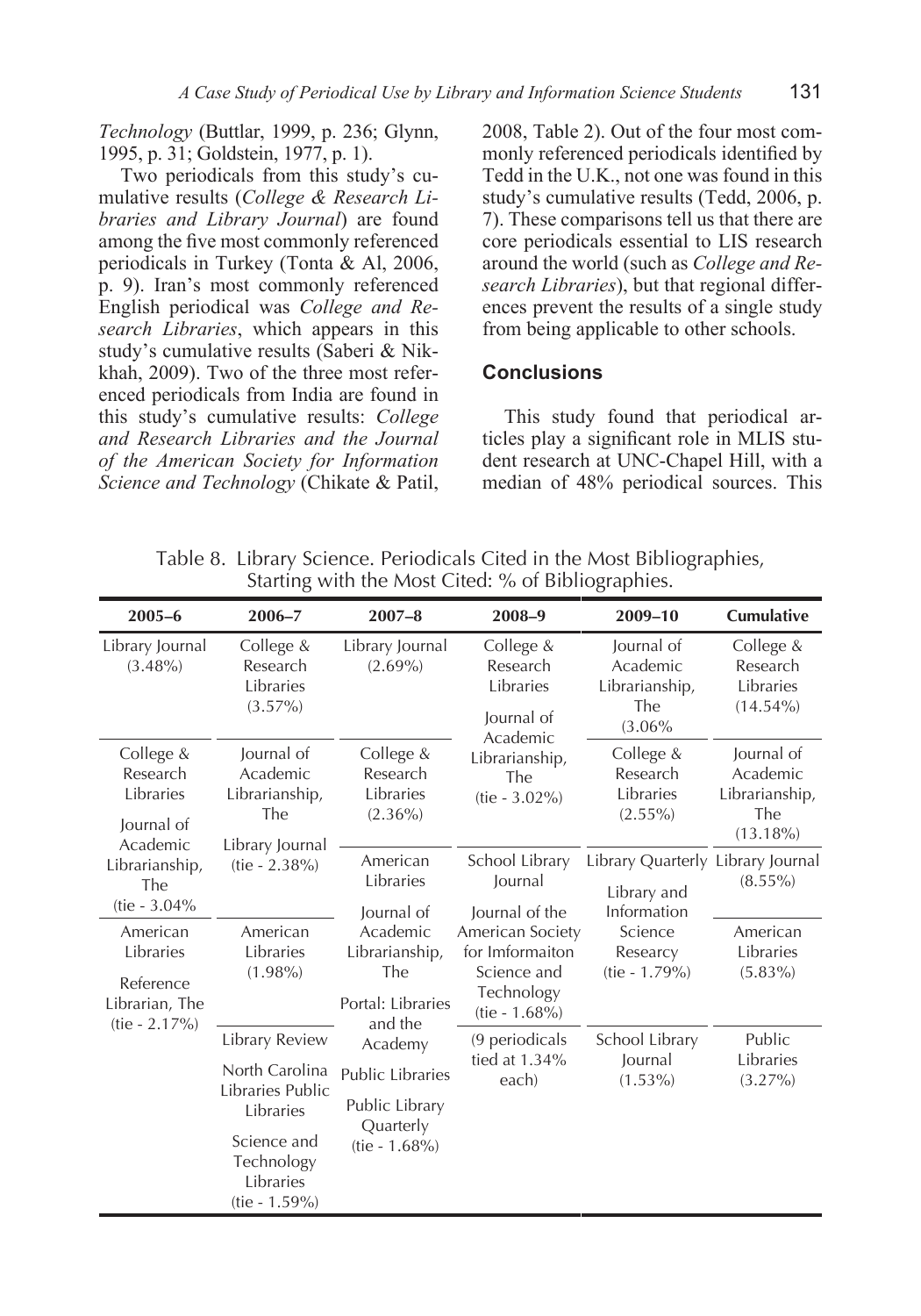|                                                       | ີ                                           |                                                                                                                                                                                                                                        |                                                                                                                                                                               |                                                                                                     |                                                         |  |
|-------------------------------------------------------|---------------------------------------------|----------------------------------------------------------------------------------------------------------------------------------------------------------------------------------------------------------------------------------------|-------------------------------------------------------------------------------------------------------------------------------------------------------------------------------|-----------------------------------------------------------------------------------------------------|---------------------------------------------------------|--|
| $2005 - 6$                                            | $2006 - 7$                                  | $2007 - 8$                                                                                                                                                                                                                             | $2008 - 9$                                                                                                                                                                    | $2009 - 10$                                                                                         | <b>Cumulative</b>                                       |  |
| Communica-<br>tions of the ACM<br>$(5.63\%)$          | Communica-<br>tions of the<br>$ACM (3.6\%)$ | Communications<br>of the ACM<br>(5%)                                                                                                                                                                                                   | lournal of<br>the American<br>Society for<br>Information<br>Science and<br>Technology<br>$(2.8\%)$                                                                            | lournal of<br>the American<br>Society for<br>Information<br>Science and<br>Technology<br>$(2.13\%)$ | Communica-<br>tions of the<br>ACM (5.75%)               |  |
| Journal of the<br>American Society<br>for Information | Information<br>Resources<br>Management      | International<br>Journal of<br>Human-                                                                                                                                                                                                  | New York<br>Times, The                                                                                                                                                        | (12 periodicals<br>tied at $1.42\%$<br>each)                                                        | lournal of<br>the American<br>Society for               |  |
| Science and                                           | Journal                                     | <b>Computer Studies</b>                                                                                                                                                                                                                | Journal of the<br>American Medi-                                                                                                                                              |                                                                                                     | Information<br>Science and<br>Technology<br>$(10.98\%)$ |  |
| Technology<br>$(4.23\%)$                              | Journal of<br>Adolescent                    | Interacting with<br>Computers<br>Health<br>$(tie - 3.33%)$<br>(50 periodicals<br>Journal of<br>tied at 1.67%%<br>the American<br>each)<br>Society for<br>Information<br>Science and<br>Technology<br>MIS Quarterly<br>$(tie - 1.82\%)$ | cal Association<br>Communica-<br>tions of the<br><b>ACM</b><br>Computers &<br>Education<br>Journal of the<br>American Medi-<br>cal Information<br>Association<br>Medical Care |                                                                                                     |                                                         |  |
|                                                       |                                             |                                                                                                                                                                                                                                        |                                                                                                                                                                               |                                                                                                     |                                                         |  |
| (9 periodicals                                        |                                             |                                                                                                                                                                                                                                        |                                                                                                                                                                               |                                                                                                     | International                                           |  |
| tied at 2.82%<br>each)                                |                                             |                                                                                                                                                                                                                                        |                                                                                                                                                                               |                                                                                                     | Journal of<br>Human-                                    |  |
|                                                       |                                             |                                                                                                                                                                                                                                        |                                                                                                                                                                               |                                                                                                     | Computer                                                |  |
|                                                       |                                             |                                                                                                                                                                                                                                        |                                                                                                                                                                               |                                                                                                     | <b>Studies</b><br>$(3.33\%)$                            |  |
|                                                       |                                             |                                                                                                                                                                                                                                        |                                                                                                                                                                               |                                                                                                     | Interacting with<br>Computers                           |  |
|                                                       |                                             |                                                                                                                                                                                                                                        |                                                                                                                                                                               |                                                                                                     | $(3.33\%)$                                              |  |
|                                                       |                                             |                                                                                                                                                                                                                                        | $(tie - 1.85%)$                                                                                                                                                               |                                                                                                     | (5 periodicals<br>tied at $1.85%$<br>each)              |  |

Table 9. Information Science. Periodicals Cited in the Most Bibliographies, Starting with the Most Cited: % of Bibliographies.

study also found that 49% of periodicals cited by MLIS students were fairly current and published within five years. This suggests that the half-life of articles used for MLIS student research is longer than five years, and that MLIS student research would therefore benefit from access to back issues of periodicals rather than just current issues. This study has identified a list of most commonly cited periodicals for MLIS students at UNC-Chapel Hill, and certainly that particular institution can consider these periodicals valuable and prioritize their retention. Libraries at other institutions can use this study's results to demonstrate that these periodicals at least have a high potential to be valuable to their MLIS students.

The results of this study also indicate that SILS master's students utilize periodicals from a wide variety of topics in order to perform diverse and unique capstone research. Often, SILS students will perform deep research into a particular periodical, which is not utilized by any other student. To encourage such diversity in their student research, LIS schools, librarians, and faculty should consider if their students are sufficiently aware of applicable research and periodicals outside the LIS field. The institution's library must also have and maintain access to these diverse periodicals in order for MLIS students to use them. This is particularly relevant in a time of shrinking academic library budgets, when subject librarians and de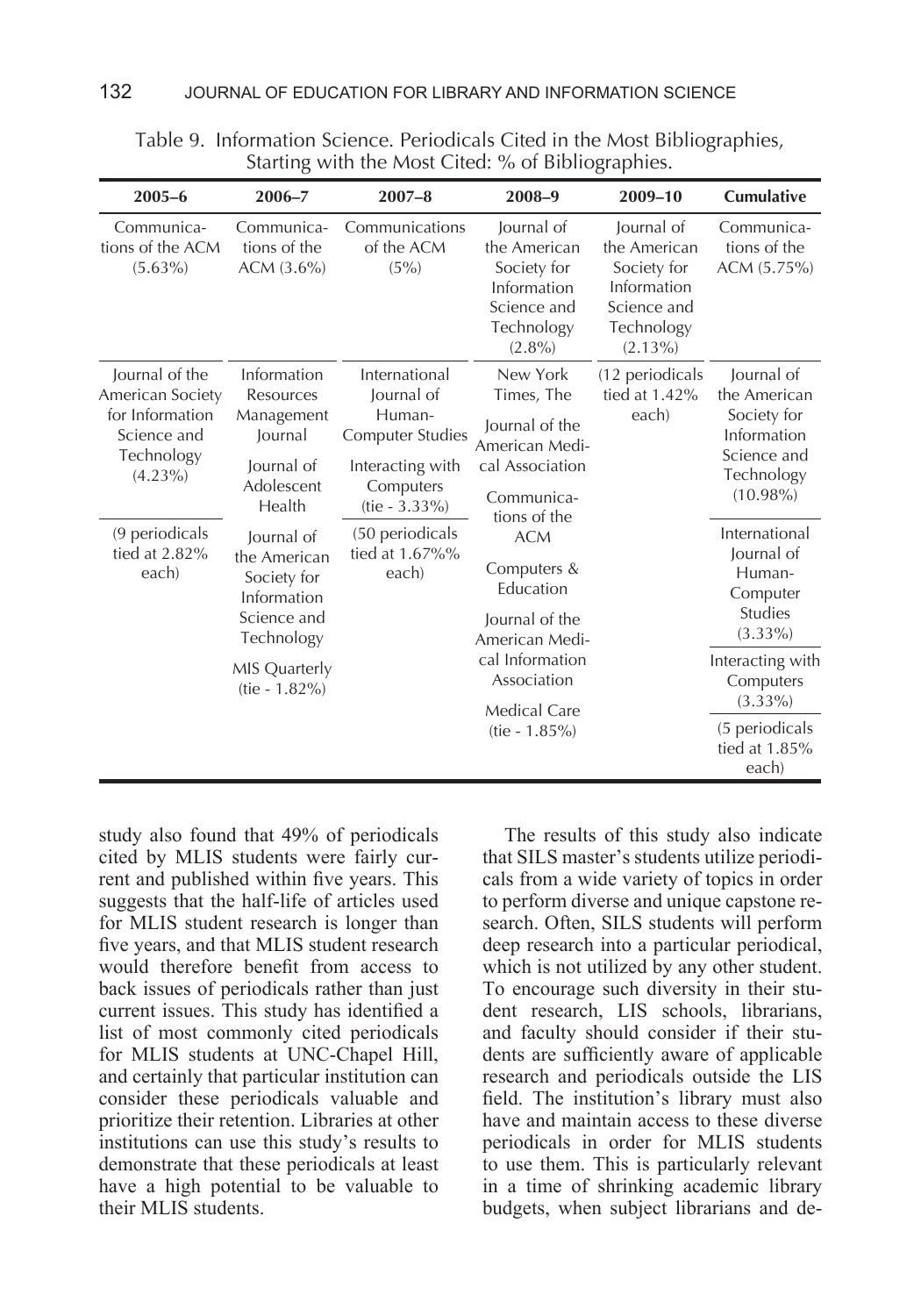partments must defend and advocate for continued access to resources. It may be important for LIS librarians, faculty, and departments to advocate on behalf of non-LIS subscriptions.

This study also has implications for emerging LIS researchers. Since a broad variety of periodicals were used in this student research, database access is a potential challenge for LIS scholars after graduation. Graduates employed by academic institutions will continue to have access to many subscription databases, but graduates employed by schools and public libraries will likely have trouble accessing a sufficiently broad collection of periodicals to support their future research.

#### *Limitations of the Study*

Due to the possibility of inaccurate bibliographies, the results of this study should be used only in conjunction with results from other methodologies such as relevance analyses, professional citation analyses, impact factors, or patron surveys (Boyce, Kraft, & Meadow,1994). Furthermore, with a sample frame of a single institution the results of this study cannot necessarily be applied at other locations. However, the results of this study can be used to understand the results of any similar studies conducted at other MLIS-granting institutions.

#### **Acknowledgements**

Many thanks to Rebecca Vargha and Joanne Marshall of the University of North Carolina at Chapel Hill for their endless assistance on this project.

#### **Bibliography**

- Boyce, B. R., Kraft, D. H., & Meadow, C. T. (1994). *Measures of bibliometric phenomena. In Measurement in Information Science.* San Diego, CA: Academic Press.
- Buttlar, L. (1999). Information sources in Library and Information Science doctoral research. *Li-*

*brary & Information Science Research, 21*(2), 227–45.

- Chikate, R. V., & Patil, S. K. (2008). Citation analysis of theses in Library and Information Science submitted to University of Pune: A pilot study. *Library Philosophy and Practice.* Retrieved from http://www.webpages.uidaho.edu/~mbolin/lpp. htm.
- Clarke, M. E., & Oppenheim, C. (2006). Citation behaviour of Information Science students II: Postgraduate students. *Education for Information, 24*(1), 1–30.
- Glynn, D. L. (1995). *A citation analysis of master's and education specialist theses and research papers by graduates of the Library Science and Information Services Department at Central Missouri State University.* (Doctoral dissertation). Retrieved from ProQuest Dissertations & Theses. (1377607)
- Goldstein, S. (1977). Use of library science periodicals at the Simmons College School of Library Science. *CALL (Current Awareness Library Literature), 6*(2), 3–7.
- Goh, D. H., & Ng, P. K. (2007). Link decay in leading Information Science journals. *Journal of the American Society for Information Science and Technology, 58*(1), 15–24. doi:10.1002/asi.20513
- Hoy, C. J., & Hale, M. L. (1991). A comparison of references cited by on-campus and off-campus graduate Library Science students. *In The fifth Off-campus Library Services Conference Proceedings at Central Michigan University* (pp. 123–130). Mt Pleasant, MI: Central Michigan University Press.
- Keat, Y. C., & Kiran, K. (2008). Citation study of Library and Information Science dissertations for collection development. *Malaysian Journal of Library & Information Science, 13*(2), 29–47.
- Kushkowski, J. D., Parsons, K. A., & Wiese, W. H. (2003). Master's and doctoral thesis citations: Analysis and trends of a longitudinal study. *Portal: Libraries and the Academy, 3*(3), 459–479.
- LaBorie, T., & Halperin, M. (1976). Citation patterns in Library Science dissertations. *Journal of Education for Librarianship, 16*(4), 271–283.
- Mete, M. V., & Deshmukh, P. P. (1996). Citation analysis of annals of Library Science and documentation. *Annals of Library Science and Documentation, 43*(1), 11–25.
- Oppenheim, C., & Smith, R. (2001). Student citation practices in an Information Science department. *Education for Information, 19*(4), 299–323.
- Riahinia, N. (2010). A citation analysis study of MA dissertations in the Library and Information Science field in universities in Tehran. *Library Review, 59*(1), 56–64.
- Saberi, M., & Nikkhah, Z. (2009). A citation analy-